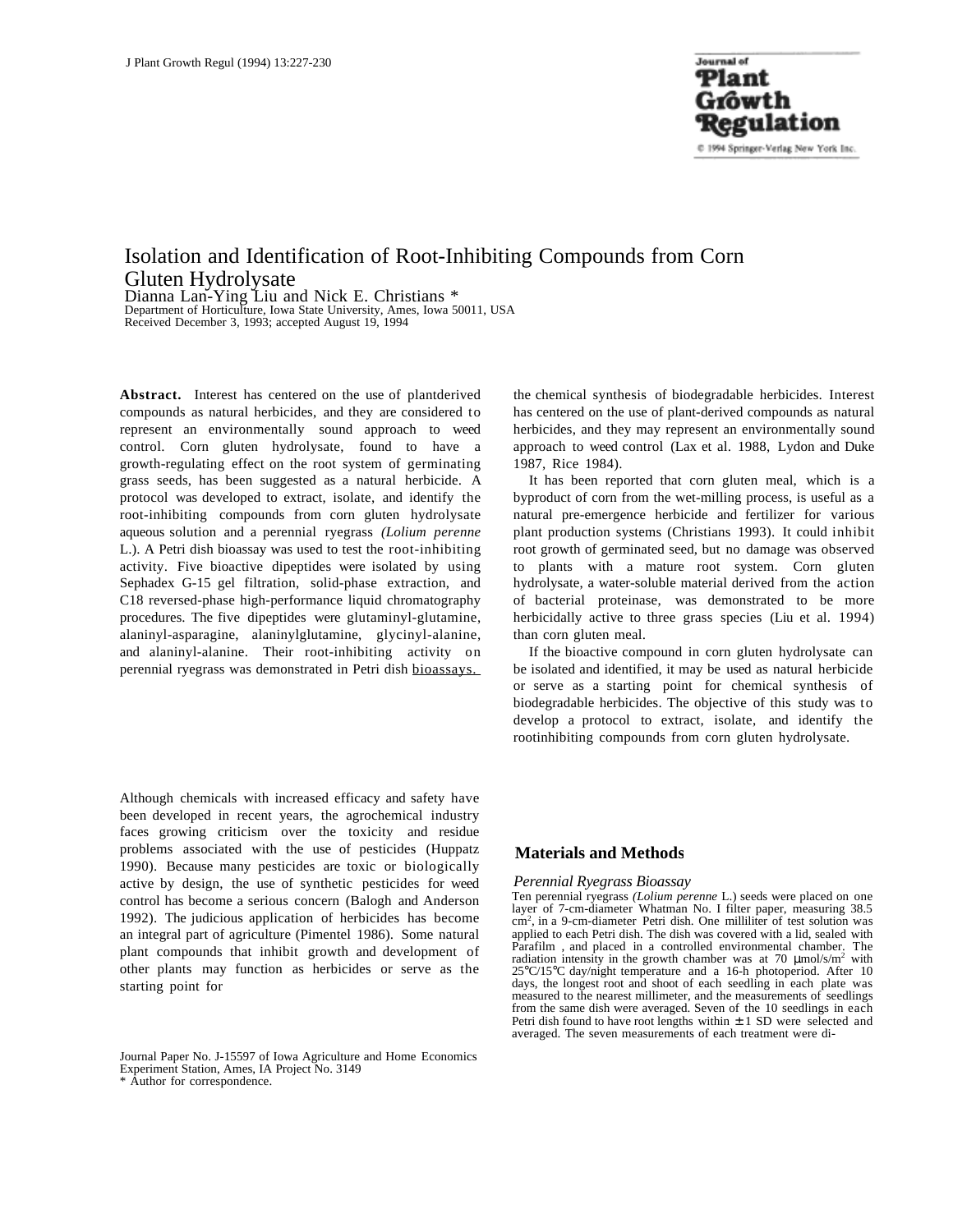vided by the root length from the control plate that had only the deionized distilled water (D.D. H<sub>2</sub>O) in filter paper, multiplied by 100, and expressed as a percentage of control length (%). The amount of material required to inhibit 50% of the control length was defined as 1 unit of activity.

#### *Extraction and Purification*

Gluten hydrolysate powder was dissolved in D.D. H<sub>2</sub>O to make a 10% solution. This aqueous solution of gluten hydrolysate was designated GH1. A dilution series of GHI was prepared for the perennial ryegrass bioassay. For bioassay use, the GHI was filtered through a 0.2-µm membrane filter (German Sciences Inc., Ann Arbor, MI, USA) to remove particles. The filtrate was designated GH7. A dilution series of GH7 was made for the perennial ryegrass bioassay.

Thirty milliliters of GH7 were loaded onto a 28 x 998-mm (bed volume = 630 mL) Sephadex G-15 (Sigma Chemical Company, St. Louis, MO, USA) gel-filtration column. The column was eluted with D.D.  $H_2O$  at a flow rate of 1.6 mL/min. The effluent (GH17) was collected in 80 tubes with 270 drops in each tube by using a Gilson Model 201 fraction collector (Gilson Medical Electronics, Inc., Middleton, WI, USA). Selected tubes were bioassayed for the root-inhibiting bioactivity by using the perennial ryegrass bioassay as described. Bioassay results showed that tubes 50-56 (50GH17 to 56GH17) contained the root- and shootinhibiting compound(s). These tubes (GH17s) were freeze-dried and subjected to further purification steps.

The bioactive 53GH17 was passed through C18 Sep-Pak cartridges (Waters Chromatography Division, Millipore Corporation, MA, USA), and the fraction, designated GH27-1, that was not trapped by the cartridge was collected. A dilution series of GH27-1 was made for the perennial ryegrass bioassay.

 $Six$  milligrams of  $GH27-1$  were injected onto the reversedphase high-performance liquid chromatography (C18-RP HPLC;  $250 \times 10 \text{ mm}$  I.D.) column (Rainin) with methanol (MeOH) in water (linear gradient of  $0-5\%$  in 10 min) at a flow rate of 4 mL/min. The sample was monitored by UV absorbance at 214 nm with 1.0 absorbance unit full scale (AUFS). Fractions were collected based on the major peaks of the chromatogram. The same peaks were pooled from six consecutive runs for the perennial ryegrass bioassay.

One (GH47-4) of the 10 peaks was identified as bioactive and subjected to amino acid analysis and peptide sequencing, conducted by the Protein Facility at Iowa State University. Determination of the amino acid composition was done with the Applied Biosystems Model 420A derivatizer, Model 130A seperation system (220 x 2.1 mm i.d., 5µ PTC column), and a Model 920A data-analysis system (Applied Biosystem, Inc., Foster City, CA, USA).

## *Validation of the Inhibitory Activity of the Pure Compounds*

To confirm the root-inhibiting activity of the five compounds identified by the ISU Protein Facility, five synthetic pure dipeptides, glutaminyl-glutamine (Gln-Gln; BACHEM Bioscience, Inc., Philadelphia, PA, USA), alaninyl-asparagine (Ala-Asn), (Gln-Gln; BACHEM Bioscience, Inc., USA), alaninyl-asparagine (Ala-Asn), alaninyl-asparagine alaninyl-glutamine (Ala-Gln), glycinyl-alanine (Gly-Ala), and alaninyl-alanine (Ala-Ala), were obtained commercially (Sigma). Gln-Gln, Ala-Asn, Ala-Gln, Gly-Ala, and Ala-Ala were prepared in aqueous solutions with a concentration series of 0, 0.3, 0.5,



Fig. 1. The effect of gluten hydrolysate aqueous solution (GH1) on radicle growth of germinating perennial ryegrass seeds tested in the growth chamber. Ten seeds were placed on one layer of 7-cm-thick Whatman #1 filter paper containing 1 mL of test solution in each Petri dish. All dishes were incubated for 10 days in the growth chamber with 70  $\mu$ mol/s/m<sup>2</sup> fluorescent lighting at 25°C for 16 h and dark for 8 h at 15°C. The control had a root length of  $34 \pm 7$  mm (n = 7). The LSD (0.05) was 13.4%. Error bars indicate 1 SD for each treatment.

0.8, 1.0, 1.2, 1.5, and 2.0 mg/mL and subjected to the perennial ryegrass bioassay.

The bioactive dipeptides and purification subsamples were tested by using the perennial ryegrass bioassay in three replicates to compare the unit of activity of each sample. Each of the samples was dried by using a Model 10-100 Virtis freeze dryer (Virtis Company Inc., Gardiner, NY, USA), and dry weights were measured.

#### *Statistical Analysis*

An analysis of variance (ANOVA) was conducted by using the StatView program (Abacus Concepts, Berkeley, CA, USA). Means were separated by the projected least-significant difference (LSD) by using Fisher's test (Snedecor and Cochran 1989).

## **Results and Discussion**

A dose-response curve of gluten hydrolysate aqueous solution (GH1) demonstrated that 2.2 mg of gluten hydrolysate inhibited 50% of the root length as compared with the control, thus providing 1 unit of activity (Fig. 1). Among the 80 fractions (GH17s) collected from gluten hydrolysate filtrate (GH7) eluted through the Sephadex G-15 column, fractions 50GH17-56GH17 completely inhibited both root and shoot growth of perennial ryegrass (Fig. 2). Fractions 43GH17-49GH17 and 57GH17-65GH17 completely inhibited roots, but shoot length had greater than 50% reduction. The bioassays suggest that there may be more than one bioactive compound in the corn gluten hydrolysate aqueous solution, or that the root systems of perennial ryegrass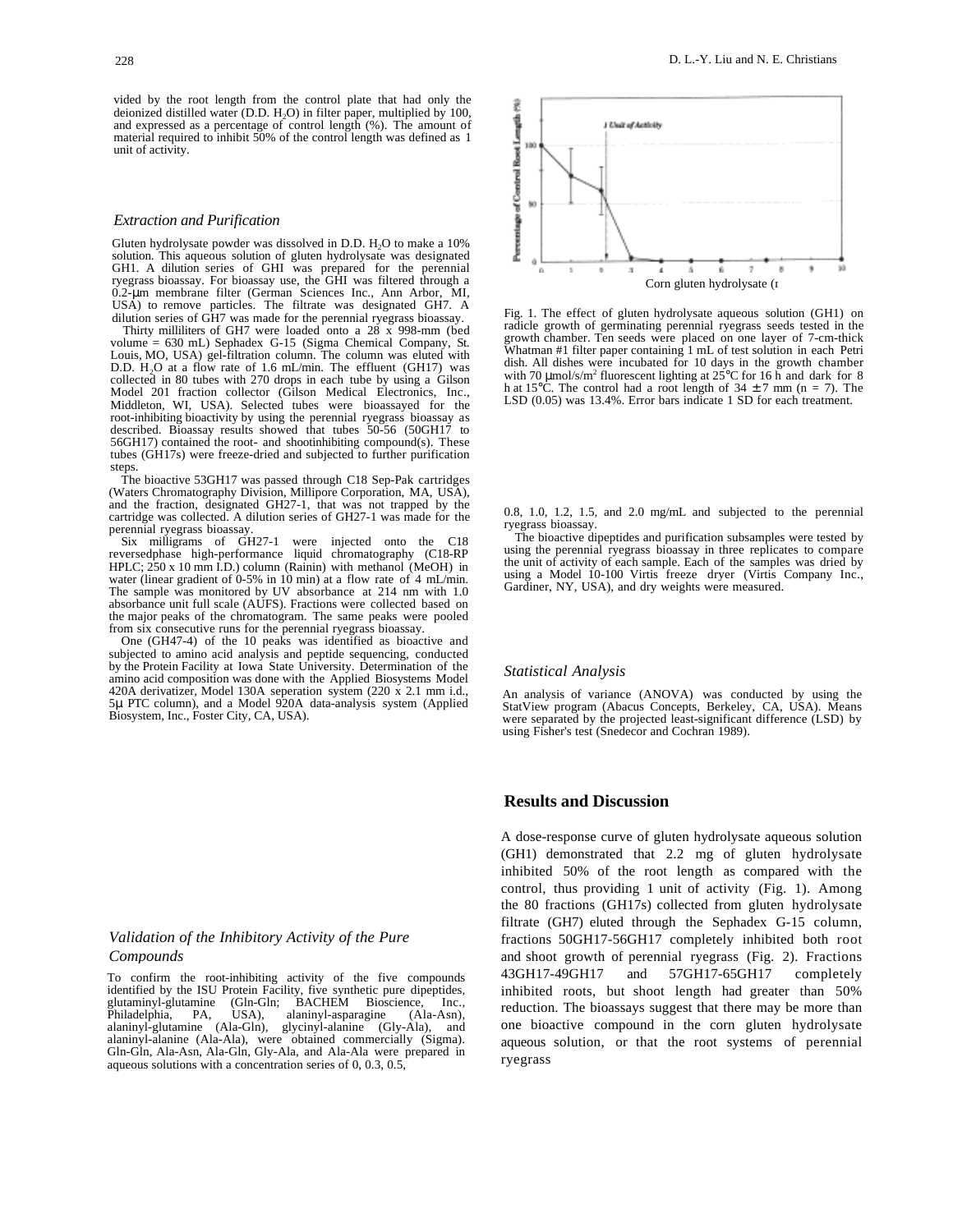

Fig. 2. Bioassay results for selective fractions of GH17s collected from a Sephadex G-15 column. The control had a root length of  $42 \pm$ 10 mm and a shoot length of  $34 \pm 5$  mm (n = 7). The LSD (0.05) were 13.4% and 12.4% for root length and shoot length, respectively.



Fig. 3. Elution profile and fractionation of GH27-1, flow-through from a C18 Sep-Pak cartridge, on reversed-phase C18 HPLC column. Column: Dynamax C18-RP 250 x 10.0 mm I.D. (Rainin). Conditions: linear AB gradient from 0 to 5% B in 10 min, 5 to 100% B in 2 min, 100% B for 7 min, and 100 to 0% B in 1 min, where eluent A is D.D. H2O and B is 100% MeOH; flow-rate, 4.0 mL/min. Detection: UV at 214 nm, 1.0 AUFS. Sample: 6 mg of 53GH27-1. Twelve fractions were collected.



Fig. 4. Bioactivity of fractions of GH47-4 collected from the HPLC effluent (GH47) by using the perennial ryegrass bioassay in the growth chamber. Data were generated from the combination of six HPLC runs on a Dynamax C18-RP 250 x 10.0 mm I.D. column; fractionation method is described in Fig. 3. The control had a root length of  $51 \pm 12$  mm and shoot length of  $37 \pm 8$  mm (n = 7). The LSD (0.05) were 14 and 16.5% for root length and shoot length, respectively. Error bars indicate 1 SD for each treatment.

Table 1. Comparison of root-inhibiting activity among subsamples of corn gluten hydrolysates and dipeptides expressed as the amount of material required to inhibit 50% of the control root length determined from the dose-response curve of each sample..

| 1 Unit of activity<br>$(mg)^a$ |
|--------------------------------|
| $1.6 \pm 0.2$                  |
| $1.3 \pm 0.1$                  |
| $1.2 \pm 0.1$                  |
| $1.1 \pm 0.1$                  |
| $1.1 \pm 0.1$                  |
| $1.1 \pm 0.1$                  |
| $0.9 \pm 0.1$                  |
| $0.8 \pm 0.1$                  |
| $0.5 \pm 0.1$                  |
| $0.5 \pm 0.1$                  |
|                                |

 $*$  Values are means of the replications  $\pm$  SE. Each sample had three replicates, except GH1, which had four replicates. The LSD (0.05) was 0.4 mg.

are inhibited at lower concentrations of a single bioactive compound than are the shoots.

Tube 53, collected from the gel-filtration column (53GH17s), was subjected to a C18 Sep-Pak cartridge before the HPLC separation procedure and the bioactive flow-through; 53GH27-1 (data not shown) was then loaded on to a semipreparative C18-RP HPLC column (Rainin), and monitored at UV 214 nm (Fig. 3). Twelve fractions were collected from the HPLC effluent. This step was repeated six times, and each of the 12 fractions was pooled to have enough material for the bioassay. Fraction 4 (GH47-4), which corresponded to the second major peak in Fig. 3, was the most inhibitory, followed by fraction 5 (Fig. 4).

The GH47-4 was subjected to amino acid analysis and peptide sequencing. The GH47-4 was identified as a combination of the following dipeptides: Gln-Gln, Ala-Asn, Ala-Gln, Gly-Ala, and Ala-Ala.

The five identified dipeptides and samples of partially purlfied corn gluten hydrolysate were compared for their ability to inhibit root growth of perennial ryegrass seedlings (Table 1). The crude extract, GH1, required  $1.6 \pm 0.2$  mg to achieve 1 unit of activity. This was significantly greater than that of all the other samples except GH7. The unit activity of the active peak isolated from C18-RP HPLC (GH47-ACPK) was  $1.1 \pm 0.1$  mg, which was significantly greater than that of Gly-Ala and Ala-Ala, but not that of the other dipeptides. Among the